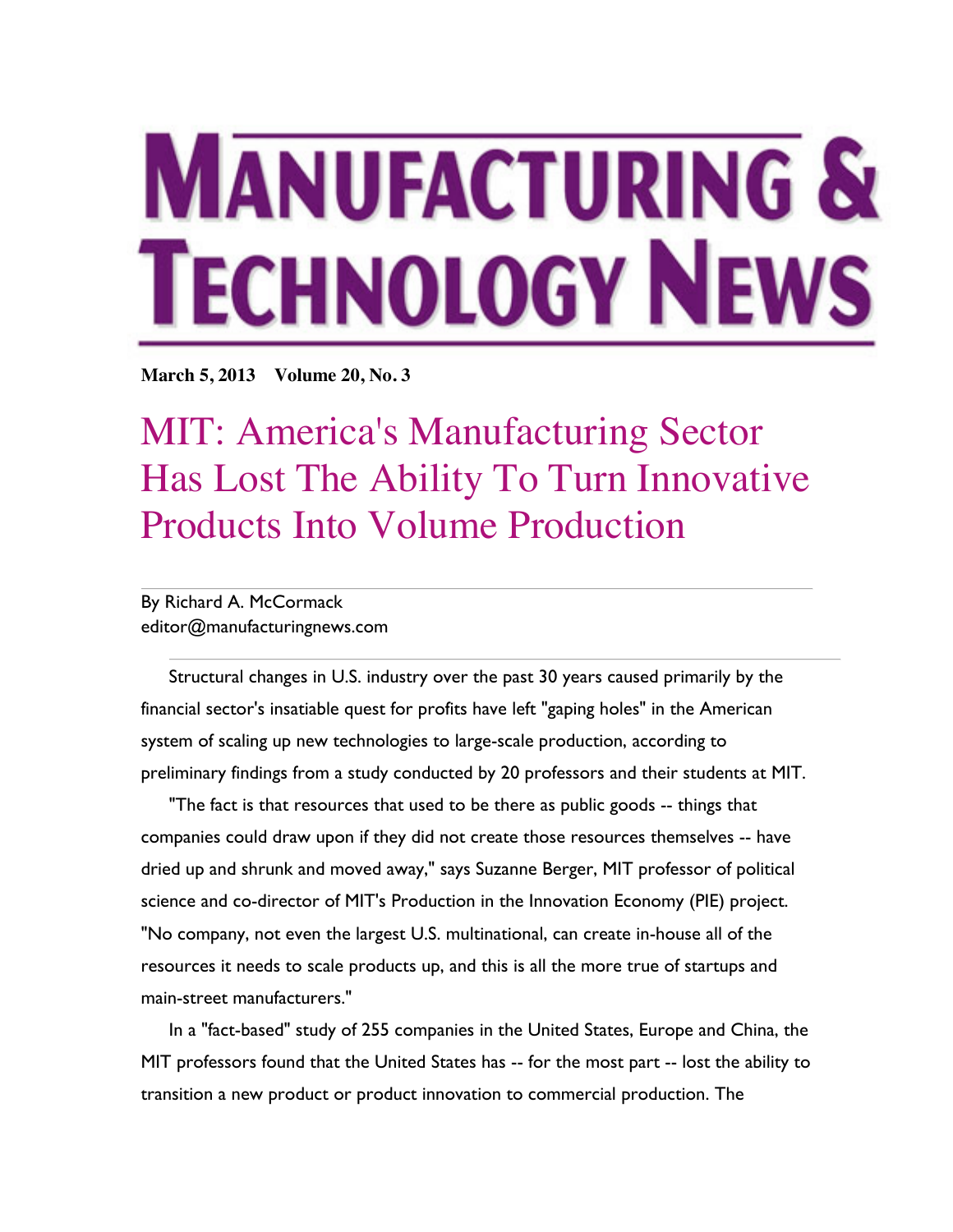problem not only persists among America's best manufacturers, but is even more pronounced among venture-capital backed firms trying to commercialize innovative ideas.

Unlike their competitors in Germany and China, American manufacturers and innovators are "home alone" when it comes to scaling up a product or innovation to commercial production, says Berger. Adds the Production in the Innovation Economy's interim report: "Its not just that factories stand empty and crumbling: It's that critical strengths and capabilities have disappeared that once served to bring new enterprises to life."

In its two-year study, MIT decided to look from the bottom up on the system of new product commercialization and production. They talked with company executives about how they trained workers, found capital, invested in equipment and identified suppliers needed to manufacture a new product. The question MIT intended to answer was this: "We know the United States is strong in innovation, but can it bring these innovations to market?"

Among its conclusions:

- "There are many serious reasons to worry about the fate of manufacturing in the United States."
- "Financing, capabilities, and customers and suppliers pull technology development abroad."
- "The most urgent challenge for U.S. innovation and production is to rebuild the capabilities in the industrial ecosystem."

The MIT cross-disciplinary team studied a group of 150 startup companies developing physical products that spun out of MIT laboratories from 1997 to 2008. They visited growing manufacturing companies in Ohio, Massachusetts, Arizona and Georgia. And they conducted interviews at 30 large U.S. multinationals. They compared them to 32 similar companies in Germany, 36 in China and 10 from other countries.

In looking at the largest firms, MIT found that the American industrial landscape has changed dramatically due to a financial system that forced them to focus on core competencies. "Globalization and low-cost imports from China have made a difference, but we believe the real change took place in the 1980s when you began to see scaling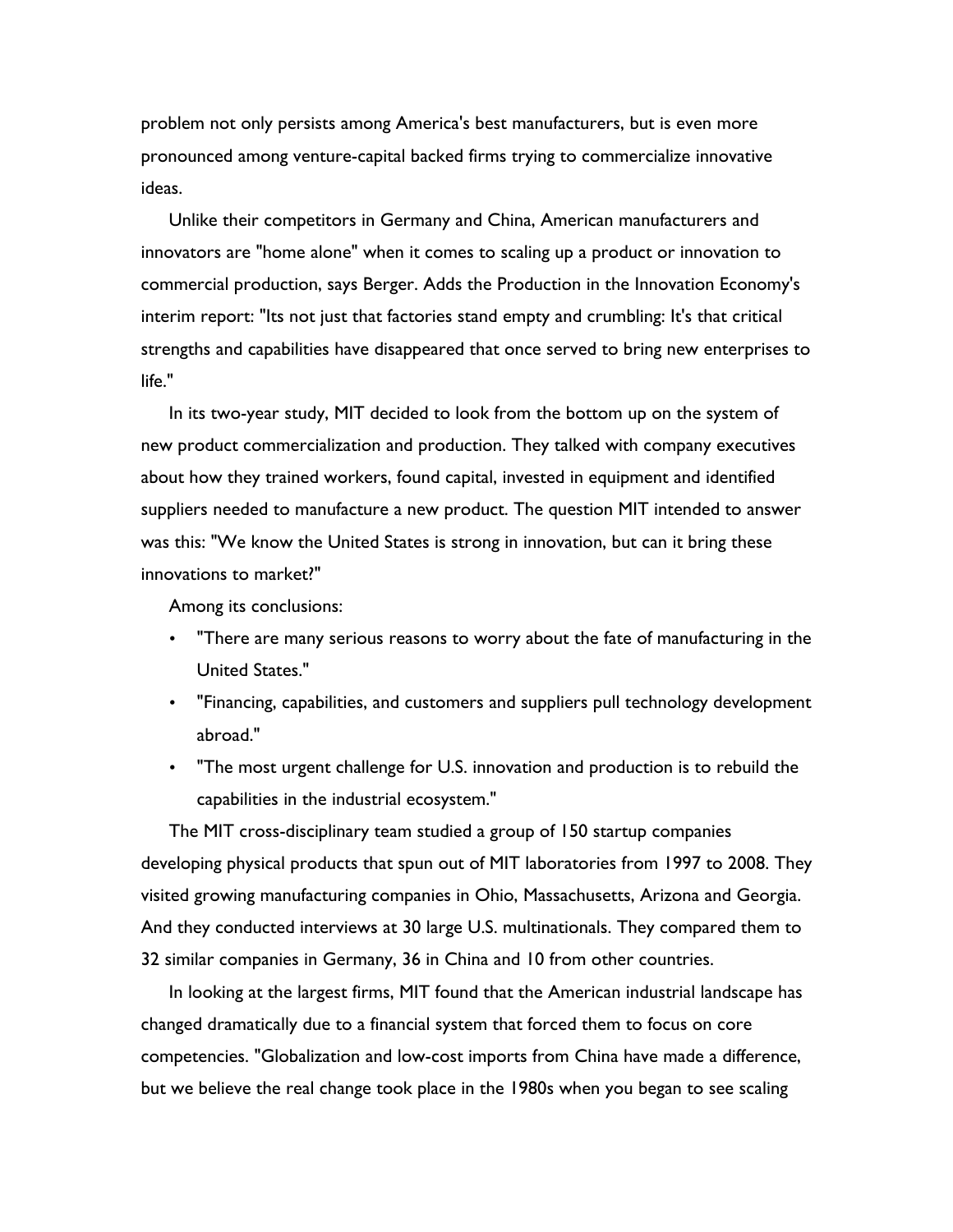down and changes in financial markets that made it very desirable to move your production capabilities out of your own four walls and become an asset-light company," says Berger.

This trend "has left gaping holes in the industrial ecosystem that have started to have a huge impact" on the American economy, says Berger. "A lot of good came from those changes: the fact that you can access production capabilities that you don't have to create in-house, even if they are overseas. That should allow innovation to come to market more rapidly and in some cases it has, but we did not have the accompanying public policy changes that would have allowed much of our manufacturing economy to have benefited from these changes."

The danger now, says the MIT study, "is that as U.S. companies shift the commercialization of their technologies abroad, their capacity for initiating future rounds of innovation will be progressively enfeebled. . . Looking even further down the food chain beneath the companies to the laboratories that can generate innovations in the first place, looking at the university laboratories that are the terrain we know best, we saw reasons to fear that the loss of companies that can make things will end up in the loss of research that can invent them."

The companies that spun out of MIT laboratories did well through their first 10 years, securing additional rounds of funding from venture capitalists. It was only at the point when they were ready to move to commercial scale that they couldn't find the resources to scale up production, says Berger. "That is when you see foreign governments moving in and you begin to see these companies being bought up by strategic partners."

The point at which a company would start generating the biggest payoff with growing revenues and profits -- after investing in plant and equipment and trained workers -- is not happening in the United States.

The same was true of the fastest growing small and medium-sized manufacturing companies in the United States. "When we compared the main street manufacturers to what we were seeing in Germany, we realized that even though these were very innovation firms, they just weren't growing fast enough," says Berger. "The level of growth of their profits, the speed in which they could bring a product to market, the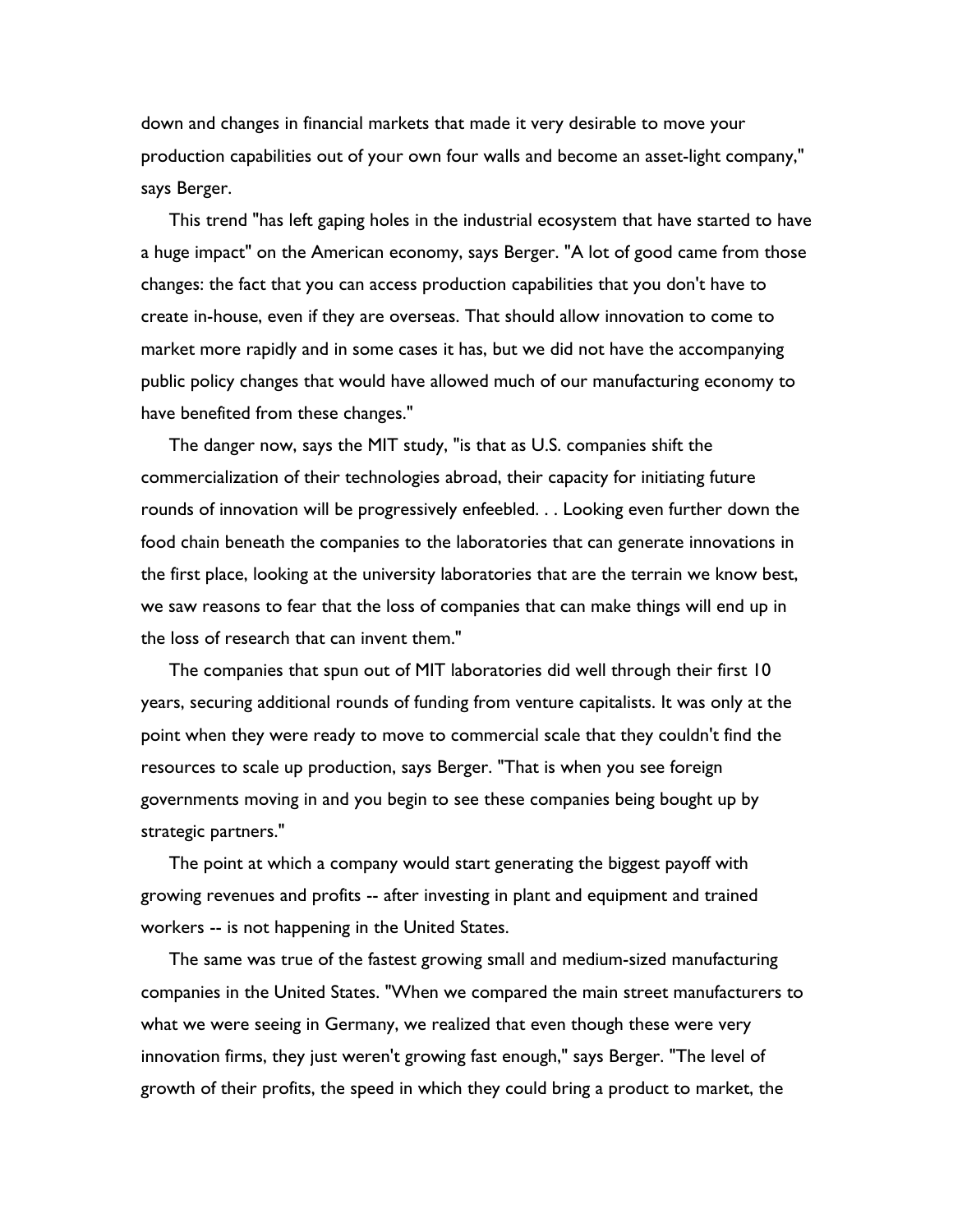increase in the jobs that they could create seemed to be sub-optimal and we came to realize that the problem is that they have to depend entirely on their own internal resources. They are 'home alone.' "

In Germany, MIT found not only "legacy resources, but also access to a rich and diverse set of complementary capabilities in the industrial ecosystem," says the interim report: "suppliers, trade associations, industrial collective research consortia, industrial research centers, Fraunhofer Institutes, university-industry collaboratives, technical advisory committees." While Germany has almost 300 different organizations involved in these types of programs, there are "thin and shrinking resources available to U.S. manufacturers across much of the country."

In China, MIT professors found firms "that excel in scale-up to mass manufacturing not because of low-cost labor, but because of their ability to move complex advanced product designs into production and commercialization." American firms are drawn to these companies because of their "specific capabilities in knowledge-intensive scale up [that] involve reverse engineering and re-engineering a mature product to make it more rapidly and efficiently; making designs into new-to-the-world products and processes; and indigenous product innovation. In each of these categories, PIE researchers interviewed Western companies and their Chinese partners and walked through the Chinese plants with engineers to track how exactly innovation was being produced."

It is now imperative for the United States to create a similar industrial ecosystem that includes organizations involved in risk reduction, risk sharing, risk pooling, "bridging" activities and training, according to MIT. Examples include the recently created National Additive Manufacturing Innovation Institute in Youngstown, Ohio, and the 17 other similar institutes that have been proposed by President Obama in the \$1 billion National Network for Manufacturing Innovation; a strengthening and expansion of private-sector organizations like Sematech; and industrial R&D consortia tied to work being done at national laboratories and universities, similar to what Timken Co. has done with the shifting of its materials coating R&D laboratory to the University of Akron.

"The key point is the creation of resources that many diverse players can use and have access to," says Berger. This is a far better utilization of resources than direct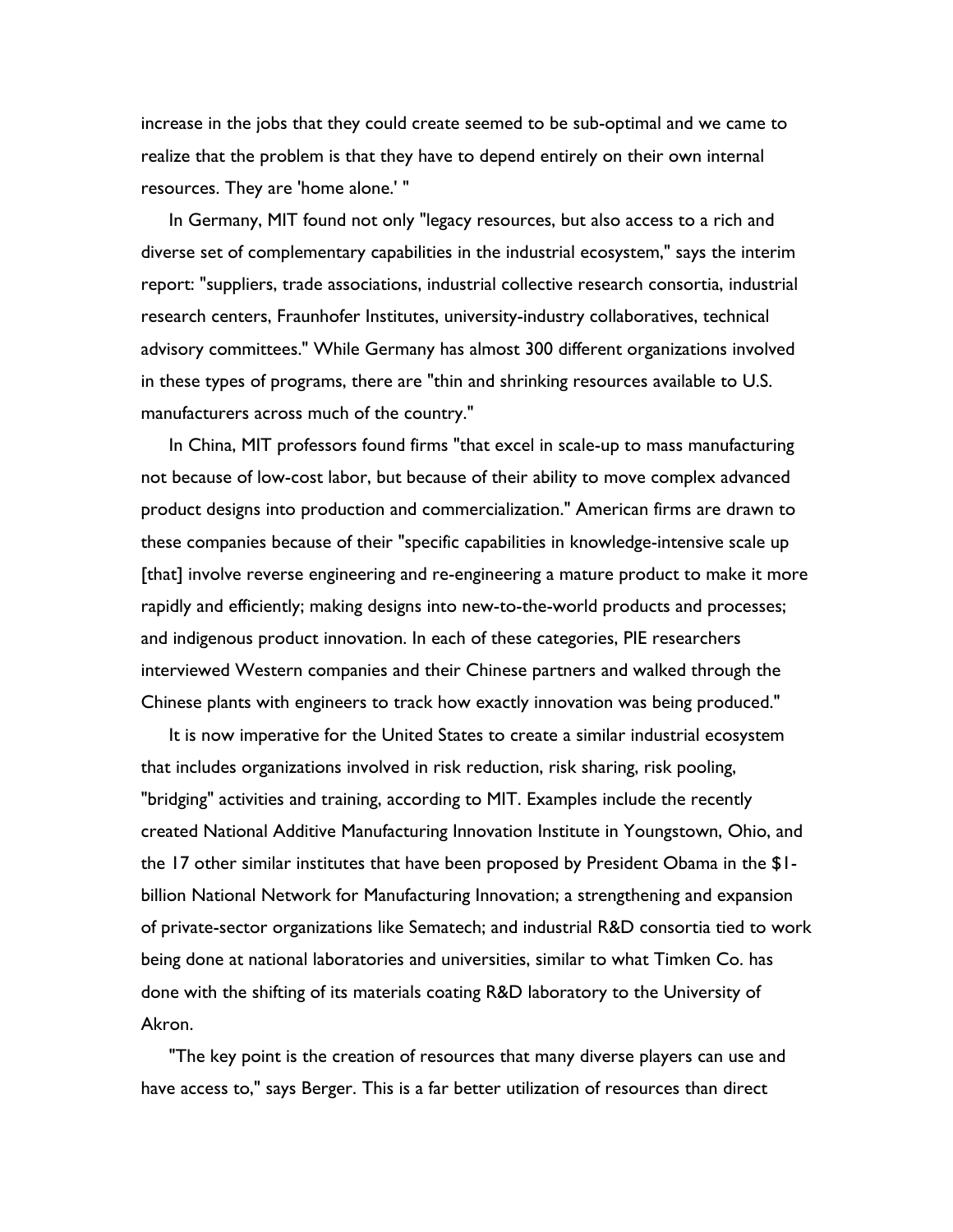grants to companies for commercialization activities, or tax credits or tax write-offs to individual companies given by state economic development offices. "When those companies move away, which may be entirely rational, there is nothing left in the community," says Berger. "Whereas, if you are creating an institution that multiple actors want to participate in, even if one of them goes away, there is something left that has attractive power. We would really like to see the creation of these institutions that have these coordinating, convening, risk reduction capabilities from multiple actors - universities, private companies, for workers and training -- rather than the distribution of benefits to individual companies."

Creating such an infrastructure will cost money, but is essential if the United States wants to get back into the global economic competition. Funding should not come out of the hide of existing R&D accounts because then "you are eating your seed corn and that is not a good idea," says Berger. "We need to continue feeding that since we are not seeing that kind of activity taking place any more within big companies, which are buying the startups or licensing the technologies. [Corporate] R&D is completely non existent at this point, so if we don't do it in the universities and public laboratories then we are really cooked,"

There are opportunities for American manufacturing companies, however. All of the start-up firms that are being spun out of universities and laboratories need manufacturing suppliers who can make the products. "Those capabilities need to be very close by," says Berger. "There is a lot of potential out there for American manufacturing."

MIT is considering the creation of its own manufacturing initiative because, as the interim PIE report points out, "it is hard to figure out who will benefit and how from our research, or what our students will have as opportunities in career and life" if the country does not have the ability to produce what it invents.

MIT will produce two books from its research initiative, to be published in the fall, along with a major conference in Cambridge, Mass. It held an event at the National Academies of Sciences in Washington, D.C., in late February to discuss its initial results. The Academies' main lecture hall was overflowing with attendees. A briefing later on